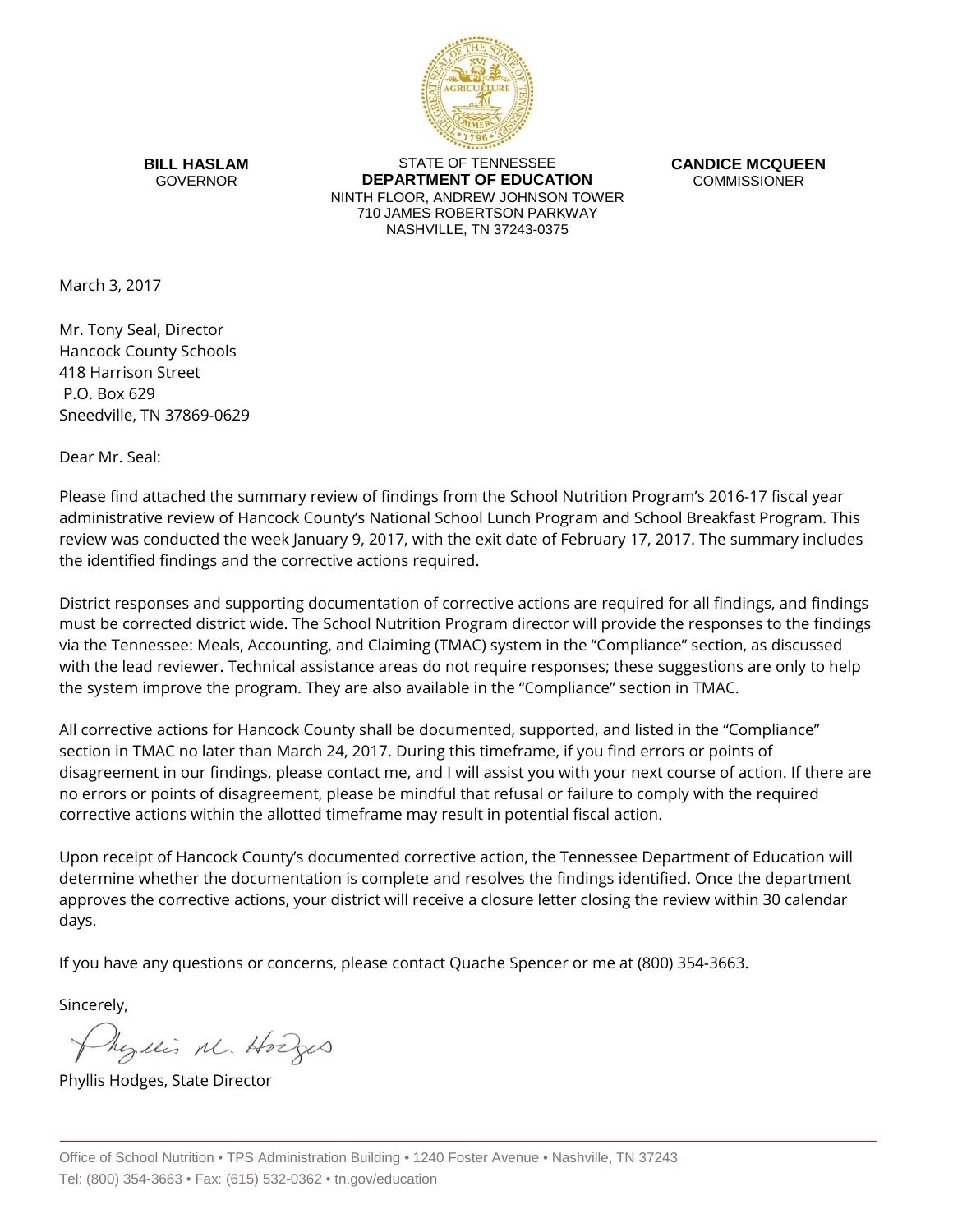

## **Hancock County (340) Review ID: 540**

## **Exit Conference Date: 2/17/2017**

Review Year: 2017

Month of Review: September

Lead Reviewer: Leslea Colquitt

| <b>Findings</b><br><b>Finding Description</b><br>Area | <b>Required Corrective Action</b> |
|-------------------------------------------------------|-----------------------------------|
|-------------------------------------------------------|-----------------------------------|

## **SFA - Level Findings**

| $1200 -$<br>Professional<br>Standards  | $V-1200$ | SFA was not tracking<br>professional<br>standards.                                                                                                                                                                                                                             | Implement a process for tracking<br>professional standards.<br>Upload documentation (Word,<br>Excel, etc.) of tracking process.                                                                                               |
|----------------------------------------|----------|--------------------------------------------------------------------------------------------------------------------------------------------------------------------------------------------------------------------------------------------------------------------------------|-------------------------------------------------------------------------------------------------------------------------------------------------------------------------------------------------------------------------------|
| 2100 - Special<br>Provision<br>Options | $V-2100$ | The SFA<br>documentation of the<br>ISP did not support the<br>ISP submitted at the<br>beginning of the<br>school year. There was<br>one student, from the<br>high school, that was<br>not found to be<br>directly certified. The<br>enrollment numbers<br>were also incorrect. | Recalculate ISP.<br>Documentation upload not<br>necessary.                                                                                                                                                                    |
| 300 - Meal<br>Counting and<br>Claiming | $V-0300$ | Edit checks were not<br>being done.                                                                                                                                                                                                                                            | Begin edit checks. These must be<br>done monthly before the claim for<br>reimbursements are submitted.<br>Upload documentation of monthly<br>edit checks. This may be the SA<br>worksheet or a document<br>developed locally. |
| 700 - Resource<br>Management           | $V-0700$ | Starting balance and<br>income from 2015-16<br>Financial Report did<br>not match the income                                                                                                                                                                                    | Investigate why there is a<br>discrepancy.<br>Once the discrepancy is resolved,<br>contact state office.                                                                                                                      |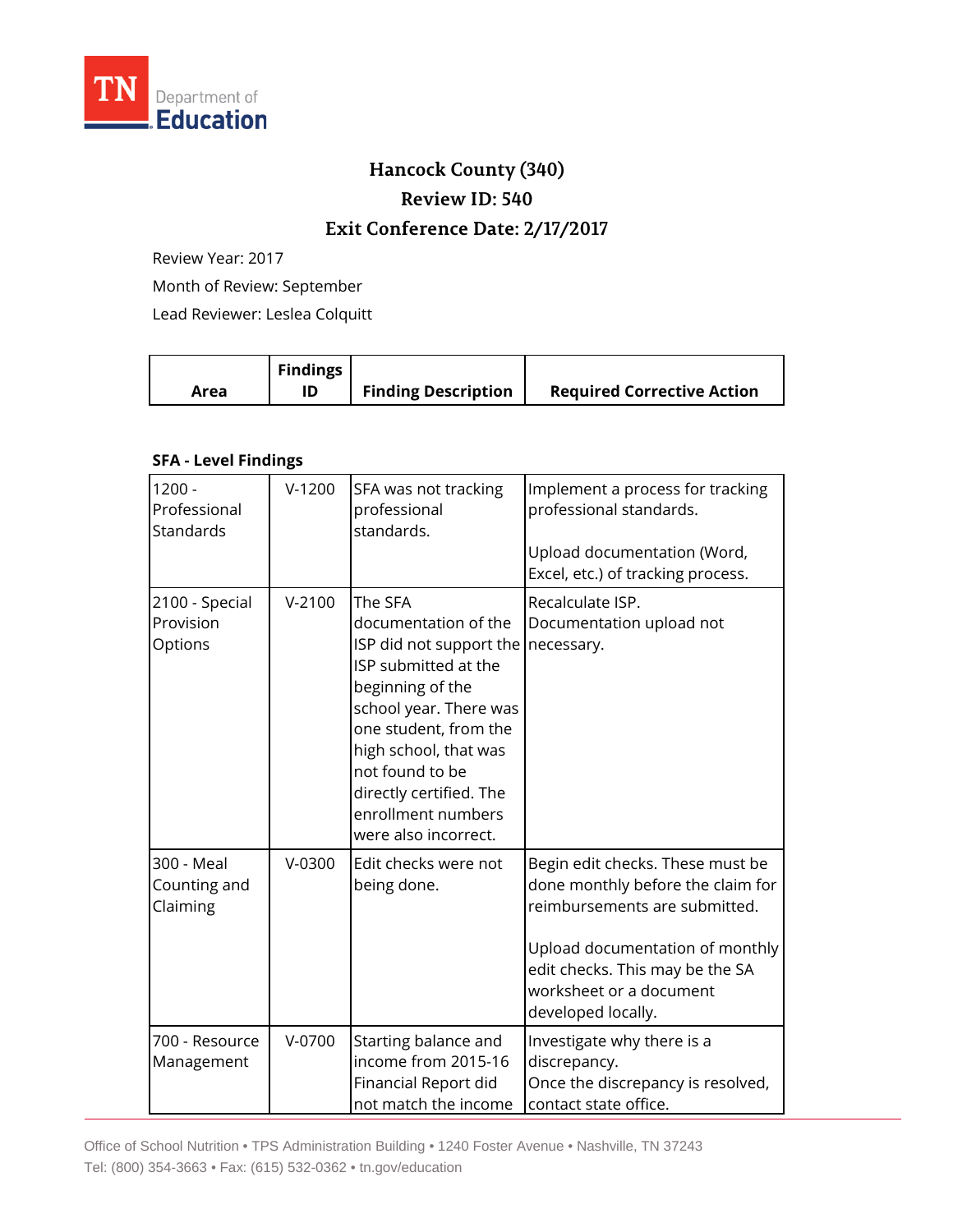|                                                   |          | and fund balance (as<br>of July 1, 2016) in the<br>2016 State of<br>Tennessee<br>Comptroller's Annual<br>Report for the County                                             | Upload documentation necessary<br>to resolution of the discrepancy.                                                                                                         |
|---------------------------------------------------|----------|----------------------------------------------------------------------------------------------------------------------------------------------------------------------------|-----------------------------------------------------------------------------------------------------------------------------------------------------------------------------|
| 800 - Civil<br>Rights                             | $V-0800$ | The menu posted on<br>the elementary<br>school's website did<br>not have the non-<br>discrimination<br>statement.                                                          | Ensure all materials, including<br>websites, have the current non-<br>discrimination statement.<br>Provide link to website with<br>current non-discrimination<br>statement. |
| Resource<br>Management<br>Comprehensive<br>Review | V-RMCRF  | The SFA is charging<br>3.00 for adult lunch<br>and 1.75 for adult<br>breakfast. These prices<br>are not sufficient<br>according to FNS<br>instruction 782-5<br>revision 1. | Raise adult meal prices as outlined<br>in the FNS guidance.<br>Upload documentation of the<br>price increase.                                                               |
| Resource<br>Management<br>Comprehensive<br>Review | V-RMCRF  | <b>SFA</b> was not in<br>compliance using the<br>nonprogram revenue<br>(NPR) tool.<br>\$39.00 is needed for<br>compliance.                                                 | Raise prices to ensure compliance<br>with NPR tool.<br>Upload evidence of price increase.                                                                                   |

## **Site - Level Findings: Hancock County Elementary (0020)**

| 1100 - Smart<br>Snacks in<br>School | $V-1100$ | Foods sold to<br>students during the<br>school day in the LEA<br>run school store do<br>not meet Smart Snack<br>standards. | Procure smart snack compliant<br>items to sell in the school store OR<br>open the school store for no more<br>than 20 days per semester, which<br>will follow the state of TN<br>fundraiser exemption.                            |
|-------------------------------------|----------|----------------------------------------------------------------------------------------------------------------------------|-----------------------------------------------------------------------------------------------------------------------------------------------------------------------------------------------------------------------------------|
|                                     |          |                                                                                                                            | Upload evidence demonstrating<br>compliance. Upload<br>documentation (copies of smart<br>snack calculator print outs<br>showing items are compliant) of<br>compliant items sold in the school<br>store OR upload statement signed |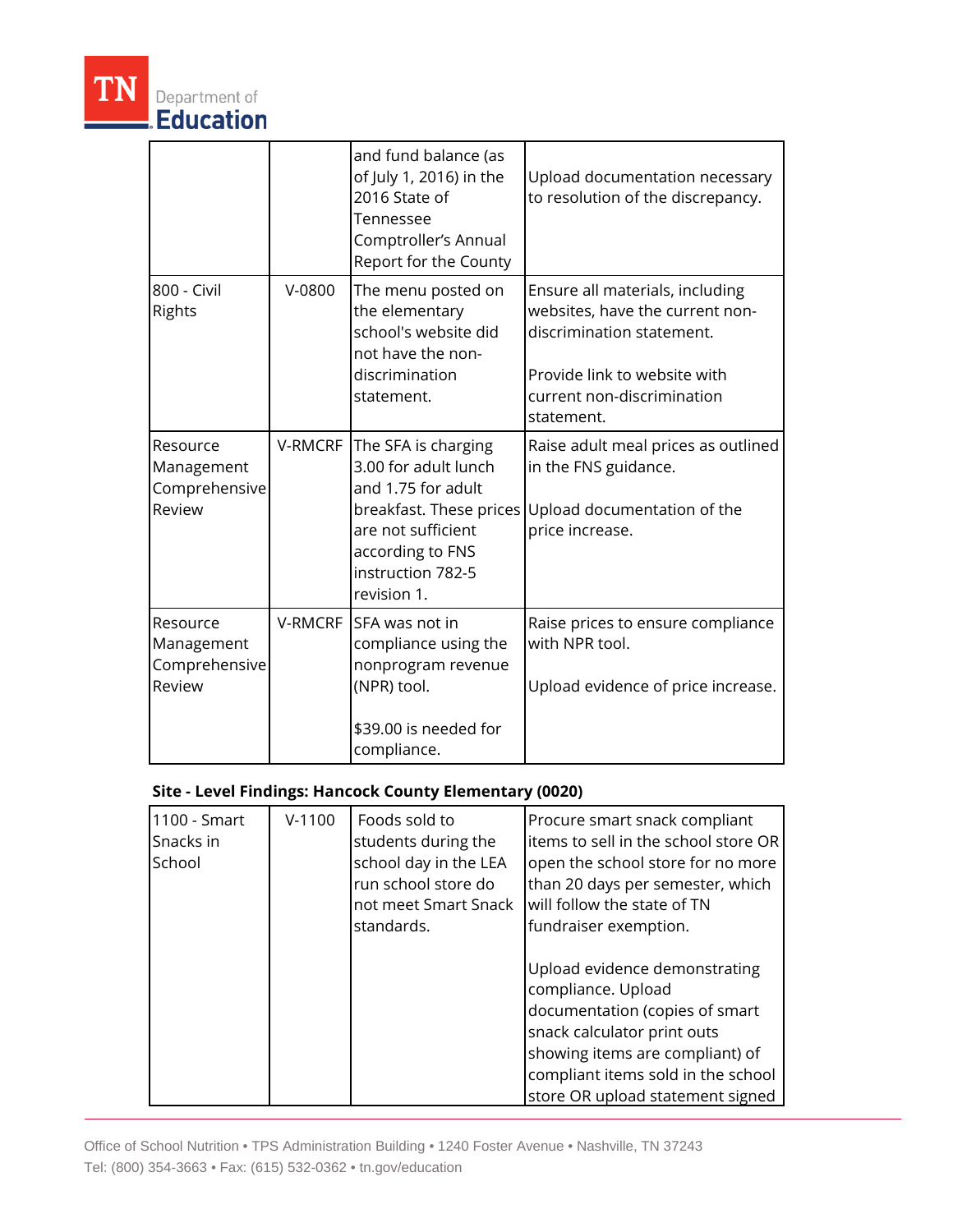

|                                                              |          |                                                                                                                   | by principal stating the school<br>store will only open 20 days a<br>semester.                                                                                                                                                                                                                                                                                                                 |
|--------------------------------------------------------------|----------|-------------------------------------------------------------------------------------------------------------------|------------------------------------------------------------------------------------------------------------------------------------------------------------------------------------------------------------------------------------------------------------------------------------------------------------------------------------------------------------------------------------------------|
| 1400 - Food<br>Safety                                        | $V-1400$ | SFA served peaches<br>from China. SFA did<br>not have an exception<br>list for non-domestic<br>produce.           | Request a full list of Buy American<br>exceptions from your vendor or<br>request a domestic alternative.<br>Attach Buy American exception list<br>that includes peaches or attach<br>domestic alternative.                                                                                                                                                                                     |
| $1500 -$<br>Reporting and<br>Recordkeeping                   | $V-1500$ | Breakfast production<br>records were not being<br>completed or<br>maintained.                                     | Begin completing and keeping<br>breakfast production records<br>immediately.<br>Upload a week of completed<br>breakfast production records.                                                                                                                                                                                                                                                    |
| $1700 -$<br>Afterschool<br>Snack                             | $V-1700$ | The claim for the<br>review month was<br>under claimed by 15.                                                     | Implement a plan to ensure<br>counting and claiming is correct.<br>Upload the plan.                                                                                                                                                                                                                                                                                                            |
| $1700 -$<br>Afterschool<br>Snack                             | $V-1700$ | Grain items were<br>insufficient and not<br>whole grain. Juice<br>served was 4 oz.                                | Procure whole grain items that are<br>at least 1 oz. equivalent. Fruit<br>component must be 3/4 cup, so<br>juice must be 6 oz.<br>Upload a week's worth of<br>production records and crediting<br>documentation to prove grain<br>items are whole grain and 1 oz.<br>equivalent.<br>Upload documentation showing 6<br>oz. juice is served or upload menu<br>showing juice is no longer served. |
| 1900 - Fresh<br>Fruit and<br>Vegetable<br>Program (FFVP)     | $V-1900$ | FFVP is not publicized<br>within the school at all.                                                               | Acquire signage to advertise the<br>FFVP and place around the<br>school. Take and upload pictures<br>of signage throughout the school.                                                                                                                                                                                                                                                         |
| 300 - Meal<br>Counting and<br>Claiming -<br><b>Breakfast</b> | $V-0300$ | The special education<br>teacher came through<br>the line with six<br>breakfasts for her<br>students that were in | Count meals at the point of<br>service.<br>District uploaded documentation                                                                                                                                                                                                                                                                                                                     |